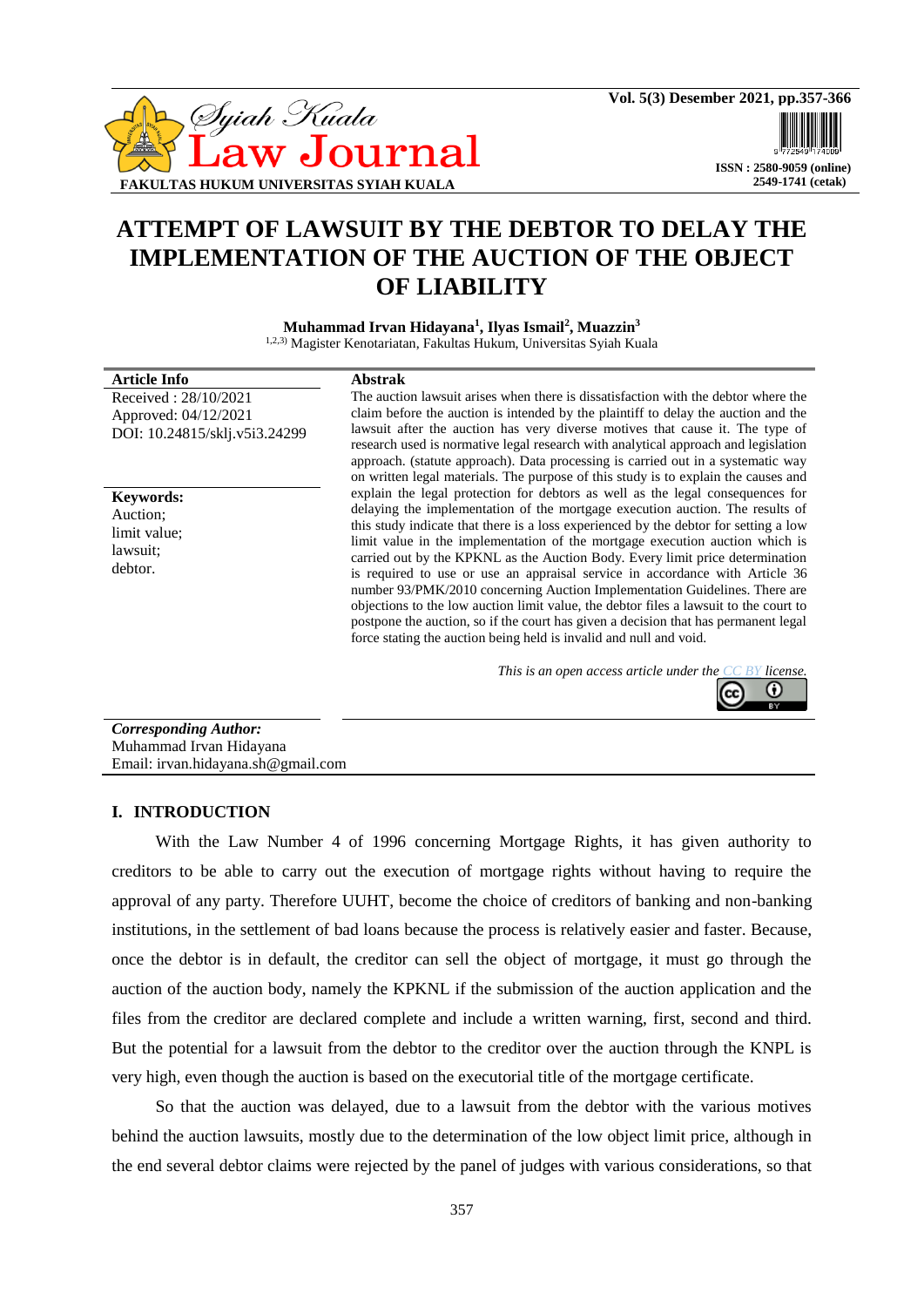the execution process continued through a court order. However, if accompanied by a judge's decision to postpone the auction, it will result in potential losses suffered by creditors to accumulate in a relatively long time.

Some examples of cases related to auction delays are: the decision of the Banda Aceh District Court Number: 13/Pdt.G/2019/PN.Bna that the debtor objected because the creditor through the KNPL had committed an unlawful act. The decision of the Pekanbaru District Court Number: 232/Pdt.G/2014/PN.PBR that the debtor feels objected to the determination of the amount of arrears on credit obligations. This is different from the decision of the Inderamayu District Court in decision Number 40/Pdt.G/2013/PN.lm which granted the debtor's claim against the defendant and ordered the auctioneers to postpone the execution of the mortgage execution auction.

Lawsuit against the law This may occur due to violating a legal regulation, where the plaintiff or debtor as a person with an interest in the ownership of the object of the auction feels that he has been harmed as a result of the auction. Efforts by the debtor to postpone the auction before the auction in the example case mentioned above show that the implementation of the mortgage execution auction is not easy even though there are laws that regulate the mortgage execution auction.

This shows that efforts to delay the implementation of the mortgage execution auction which has been going on for a lawsuit to postpone the auction execution of mortgage usually carried out by unscrupulous debtors. Therefore, To guarantee the rights of seekers of justice, the law provides a way with rights for seekers of all justice, so that there is legal certainty for the parties involved in the auction.

Based on the description of the background of the problems presented, this research can formulate the following problems:

- 1. What causes the debtor to file a lawsuit to delay the execution of the mortgage right?
- 2. How is legal protection for debtors in the execution of mortgage execution auctions?
- 3. What are the legal consequences for delaying the execution of the mortgage execution auction?

The scope of this research is included in the field of normative juridical law with the title "Efforts by the Debtor's Lawsuit to Postpone the Implementation of the Auction of the Mortgage Object".

Based on the description From the background of the problems presented, the following problems can be formulated:

- 1. To explain the cause of the debtor making a lawsuit to delay the execution of the mortgage execution auction.
- 2. To explain legal protection for debtors in the execution of mortgage execution auctions.
- 3. To explain the legal consequences of delaying the implementation of the mortgage execution auction.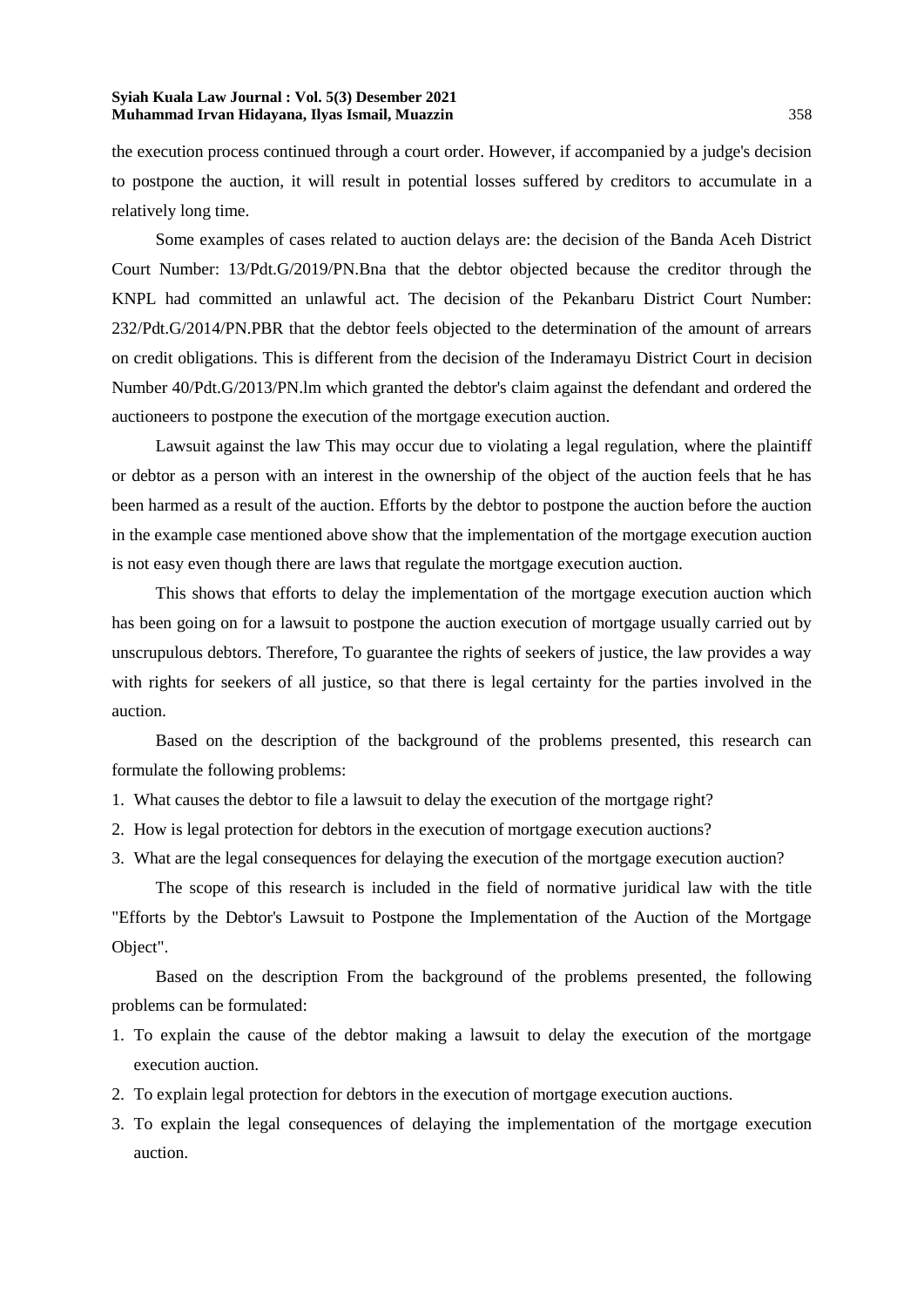## **II. RESEARCH METHOD**

#### **2.1. Types of research**

The type of research used is normative legal research which is also known as theoretical legal research or dogmatic legal research because it does not examine the implementation or implementation of law. This type of normative legal research is a research to study the object of legal research in the form of legal principles, legal rules in the sense of value (norm), concrete legal regulations in the form of doctrines, statutory regulations and the legal system of the legal system or das sein where this normative legal research It is not intended to find facts, because the rule of law is not only contained in written laws and regulations, but can also be in the form of unwritten habits, even legal rules are also found in human behavior in the form of active or passive actions in the form of attitudes.

## **2.2. Research Approach**

The approach used in This article is an analytical approach and a statute approach. The analytical approach is used to find out the meaning contained in the law conventionally as well as to know the application in practice and legal decisions.

# **2.3. Source of Legal Material**

a. Primary Legal Material

Primary legal materials are legal materials that have binding force in general or for interested parties, including the decisions of the Panel of Judges and laws and regulations related to this research, including:

- 1) Civil Code,
- 2) Law Number 4 of 1996 concerning Mortgage Rights,
- 3) PMK Number 27/PMK.06/2016 concerning Guidelines Auction Implementation.
- b. Secondary Legal Material

Secondary legal materials are legal materials that provide an explanation of primary legal materials in the form of legal literature.

c. Tertiary Law Material

Tertiary legal materials are legal materials that provide explanations for primary legal materials and secondary legal materials such as legal dictionaries.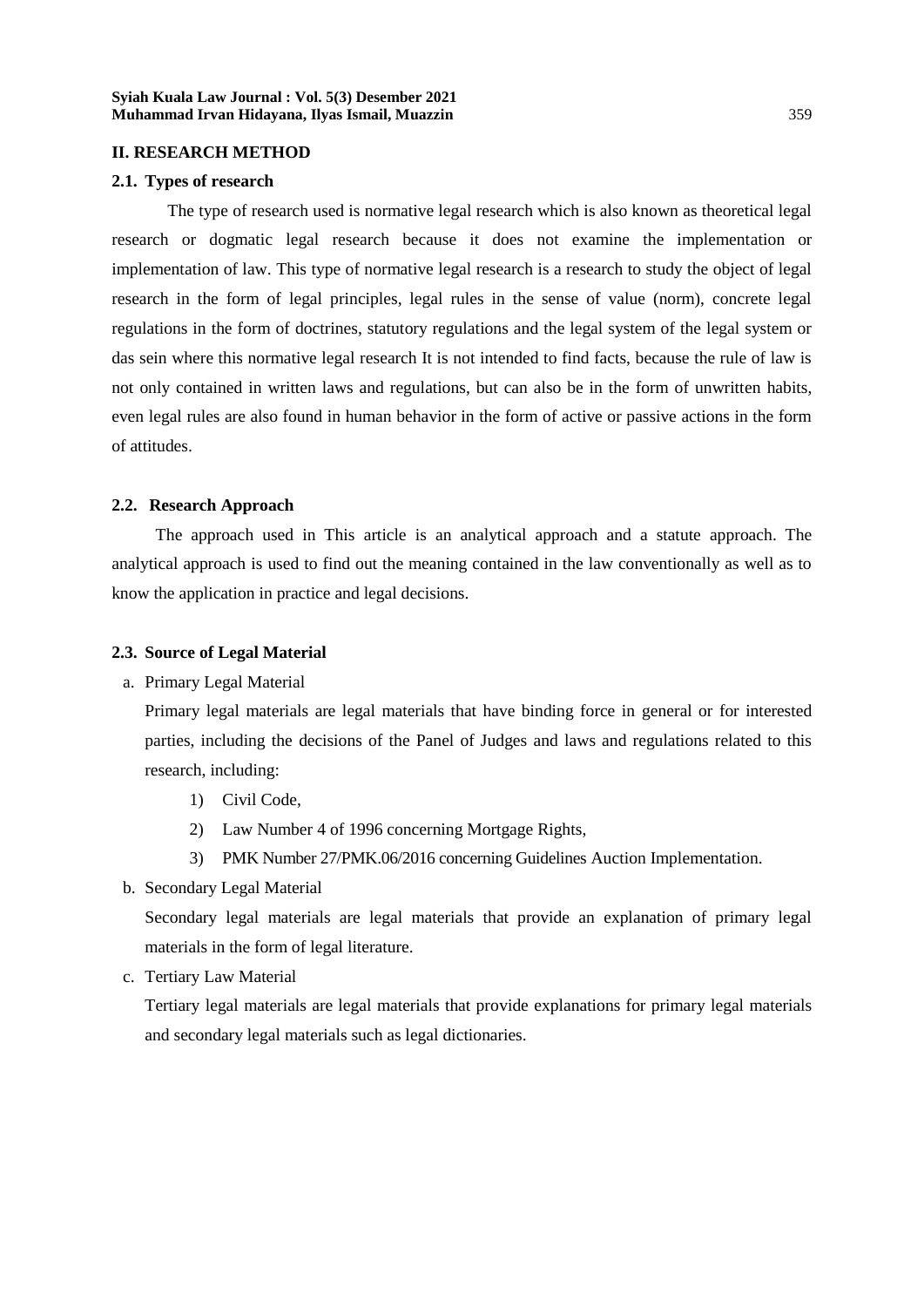#### **2.4. Legal Materials Collection Techniques**

The method used for data collection in this research is as follows:

a. Literature review

The literature study was carried out with the aim of obtaining secondary data by reading, citing literature books and examining data related to the subject of the mortgage execution auction, including in this case document studies by examining matters related to the debtor's efforts to carry out a lawsuit for the execution of mortgage rights.

b. Documentation Study

Documentation studies are carried out by studying documents in the form of Court Decisions relating to the debtor's efforts to file a lawsuit for the execution of mortgage rights. The technique used is to find and read the decision and then analyze the contents of the decision in question.

## **2.5. Legal Material Processing Techniques**

Legal materials are collected through inventory procedures and identification of laws and regulations, as well as classification and systematization of legal materials according to research problems. Therefore, the data collection technique used in this research is literature study. Literature studies are carried out by reading, studying, taking notes and making reviews of library materials that are related to this research.

# **2.6. Legal Material Analysis**

In normative legal research, data processing is carried out in a systematic way on written legal materials. Systematization means making a classification of these legal materials to facilitate analysis and construction work. Activities carried out in the analysis of normative legal research data by means of the data obtained in a descriptive qualitative analysis, namely the analysis of data that cannot be calculated. The legal material obtained is then discussed, examined and grouped into certain parts to be processed into data that can explain the information described in sentences that are systematically arranged, then discussion and interpretation are carried out which in the end can be concluded about the problem being studied.

#### **III. RESULTS AND DISCUSSION**

# **3.1. Causes of Debtors Undertaking Efforts to Delay Execution of Mortgage Execution Auction**

Basically, the debtor's effort to file a lawsuit for the execution of mortgage rights in the credit agreement is a step taken by the debtor to postpone or cancel the auction. The lawsuit is usually carried out by the debtor, when the debtor is declared to have defaulted by the creditor because the debtor does not pay off the credit agreement after passing the provisions made in the agreement, thus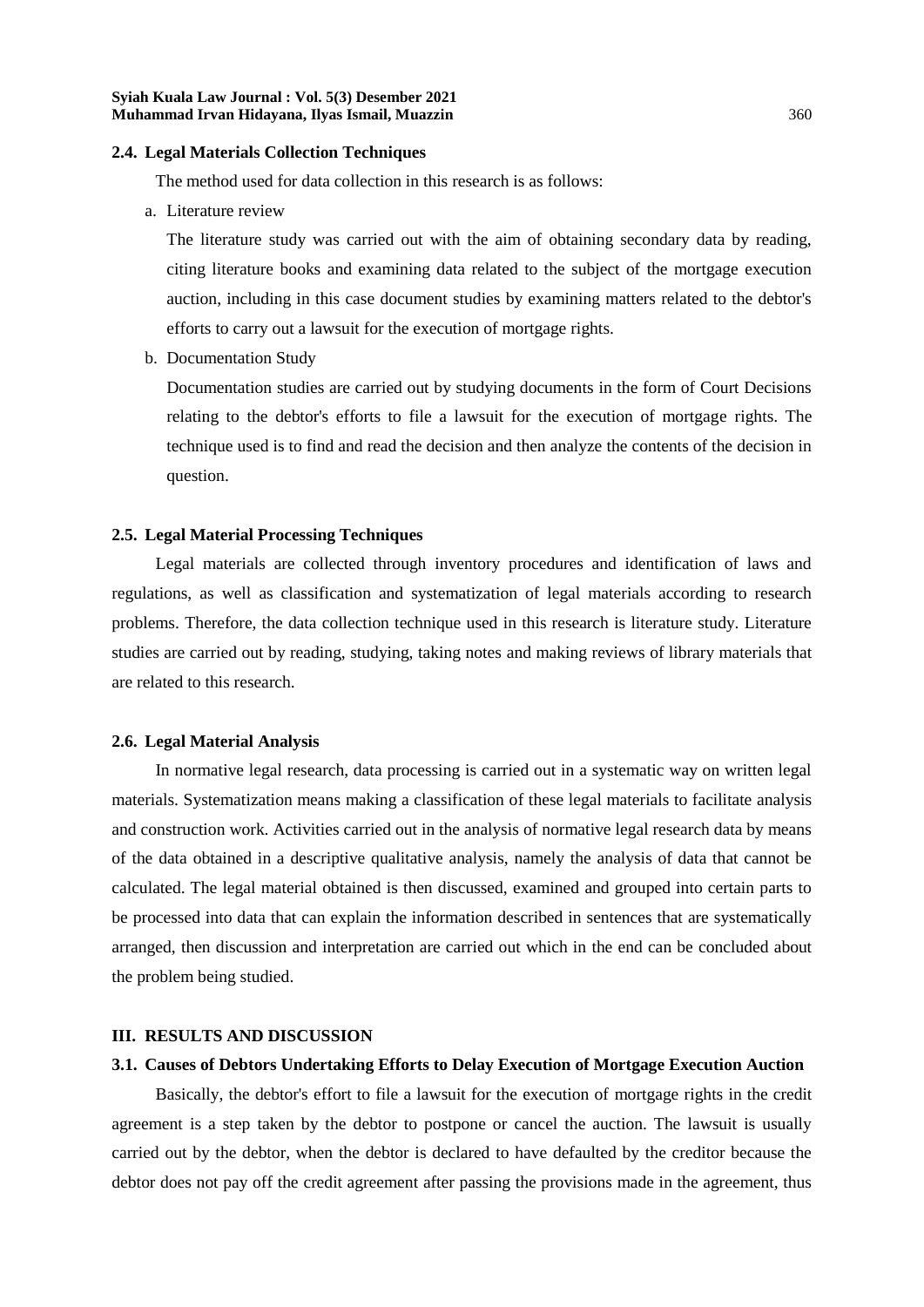causing consequences for the debtor to pay compensation to the creditor as the injured party in the credit agreement. In this regard, as a consequence of the default, it is stated that in the credit agreement, the creditor can carry out the execution of the mortgage object which is the guarantee of the debtor in the credit agreement.

In jurisprudence is that the provisions for binding credit guarantees in the form of land are regulated by Law Number 4 of 1996 concerning Mortgage Rights on Land and Objects Relating to Land, hereinafter referred to as UUHT, namely in article 10 it states "the granting of Mortgage Rights is preceded by a promise to provide Mortgage Rights as collateral for the settlement of certain debts, which are set forth in and are an inseparable part of the debt agreement in question or other agreements that give rise to the debt.

With the existence of an auction lawsuit made by the debtor after the auction was announced by the creditor who auctioned the mortgage object through the auction agency, in this case the KPKNL, usually KPKNL will take a stance to postpone the auction or reject the request for an execution auction submitted by the creditor. This is indeed necessary and must be carried out by the KPKNL because the reality on the ground shows that often the auctioneer who carries out the auction of the mortgage object at the request of the creditor is made a party by the debtor as a party that is also a defendant in the auction process for the execution of the mortgage.

The debtor's attempt to file a mortgage execution lawsuit was carried out, because in the process prior to the auction there were problems that were considered potentially detrimental to the debtor and in several other issues, the debtor's efforts were only to disrupt the process of implementing the mortgage execution auction. In terms of the auction process for the execution of the Mortgage, regardless of what the motive was for the debtor to postpone the auction, that as a state of law, there is a legal basis for the debtor to file a lawsuit when the debtor feels disadvantaged in the process of implementing the auction for the execution of the Mortgage Rights, namely Article 1365 of the Civil Code which reads "Every act that violates the law and brings harm to others, obliges" the person who caused the loss because of his mistake to compensate for the loss.

In relation to the implementation of the mortgage execution auction based on UUHT, the principal claim of the debtor in an effort to delay the execution of the mortgage execution auction consists of:

1. Lawsuit on the basis of the limit on the price of the object of mortgage

In principle, the value of the object of collateral used as collateral in a banking institution must be greater than the amount of debt granted. This term is known as *Loans to Value Ratio,* where u For loans with collateral in the form of Mortgage, namely the value of Mortgage at least 125% of the loan value, and the value of this Mortgage which should be stated in the Deed of Granting Mortgage (APHT). So that related to the implementation of the mortgage auction, as stated in the Regulation of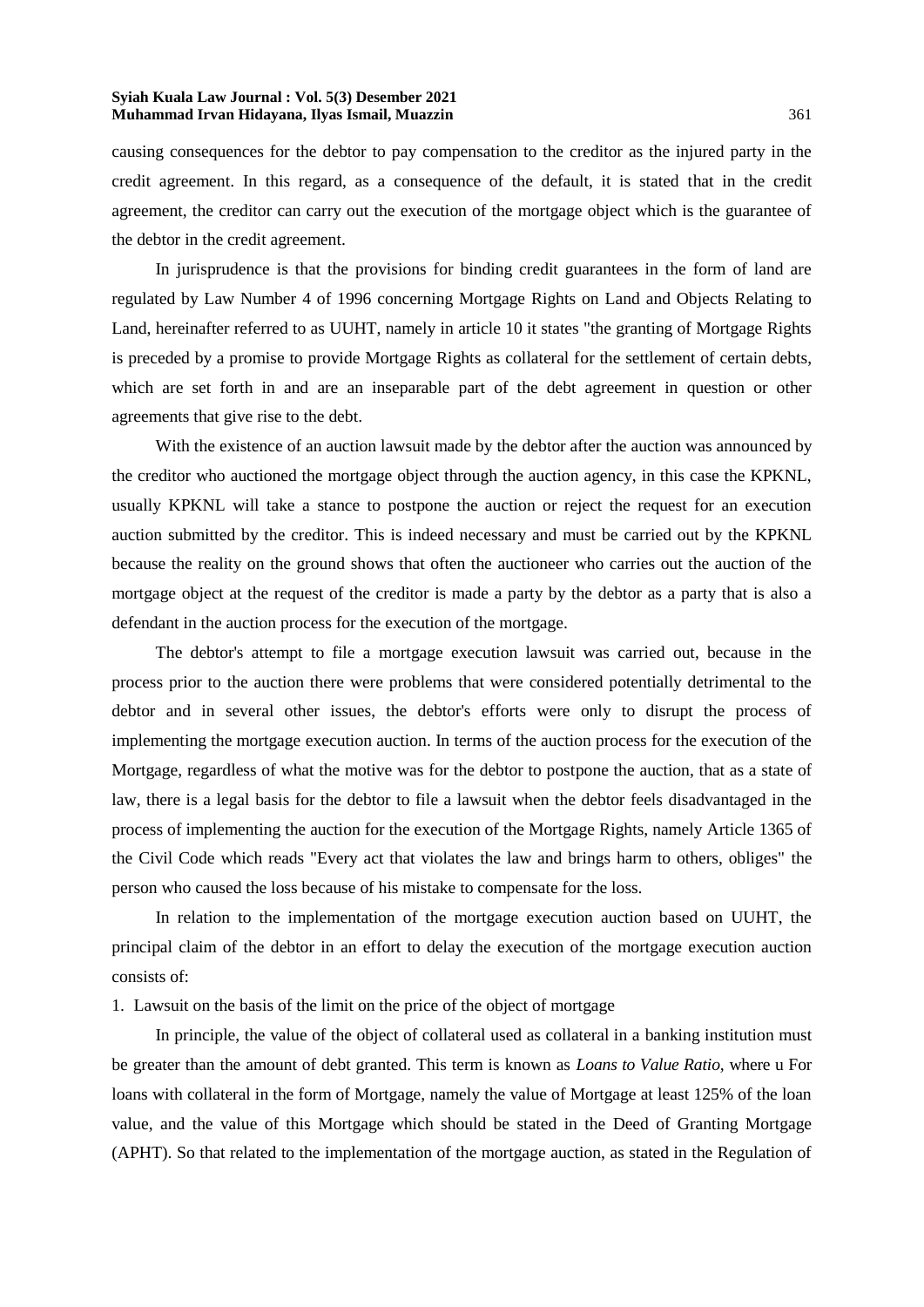the Minister of Finance Number 27/PMK.06/2016 concerning Auction Implementation Guidelines, it requires the existence of a limit value based on an assessment by an accountable third party appraiser. 2. Lawsuit on Mortgage Execution Auction Before Maturity of Credit Agreement

In banking practice, if there is a debtor, usually the creditor will send a warning letter as a notification to the debtor to immediately carry out his obligations as promised, 3 (three) times to comply with the conditions of the debtor's default. However, if the debtor has been properly warned, but the debtor still has not made payment of his obligations, the creditor through the legal provisions contained in Article 6 and Article 20 of the UUHT will conduct an auction process for the object of mortgage that is guaranteed by the debtor in the credit agreement. As for the implementation before the maturity of the credit agreement.

## 3. Lawsuit for Improper Auction Procedure

The procedure for conducting the auction of collateral with Mortgage Rights based on UUHT refers to the mortgage execution process as contained in the updated article 224 HIR which this article refers to Article 195, Article 196 and Article 197 HIR. The auction procedure according to these provisions in its implementation must be preceded by the existence of permanent legal force, namely a court decision received by both parties involved in a credit agreement with a mortgage guarantee. This means that the legal consequences of the disputed mortgage object auction based on Article 6 UUHT", then the auction has no legal force and violates the provisions of Article 14 of the 2016 Auction Guidelines. Execution auctions based on Article 6 UUHT when the debtor defaults are allowed, but if the auction is disputed, referring to the provisions of Article 14 of the 2016 Auction Juklak, it must be determined by the District Court based on Article 224 HIR.

#### 4. Lawsuit on Agreement of Parties Related to Mortgage Execution

With regard to the provision that has been made between the Mortgage Provider and the Mortgage recipient for the Deed of Mortgage Maker (APHT) as regulated in Article 1320 paragraph (4) of the Civil Code and Article 224 HIR, it is stated that it is mandatory to be present before a notary (PPAT) for further issuance of a Certificate of Rights. Dependent (SHT). But in reality a lawsuit can occur If the mortgage giver is unable to attend, then a Power of Attorney is made Imposing Mortgage Rights (SKMHT). Even though the procedures and regulations have been regulated in Article 15 paragraph (1) of the UUHT. This can happen because the creditor has violated it by conducting an auction for the execution of dependents through the KPKNL which should have had a prior determination and found the fact of legal action in the SKMHT, namely the Power to Charge Mortgage Rights and the Power to Sell so that it is not in accordance with Article 15 paragraph (1) UUHT.

With regard to the auction of execution of Mortgage as a form of settlement of non-performing loans to defaulted debtors, which is carried out mechanically by parate execution which refers to Article 20 of the UUHT through the Office of the State Property and Auction Service (KPKNL)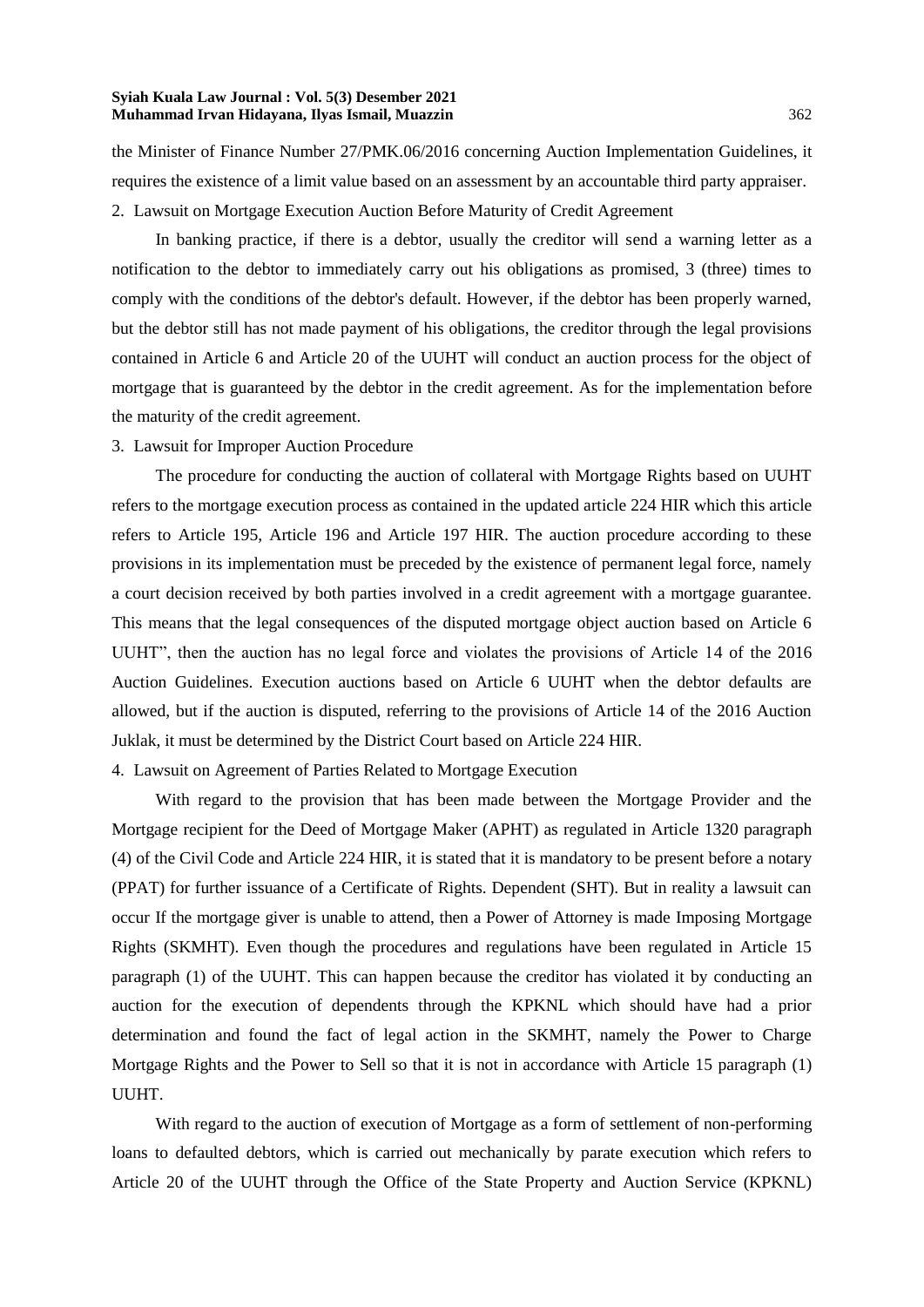accompanied by the provisions of the Minister of Finance Regulation (PMK) No. 27 / PMK.06 /2016 concerning Implementation Guidelines Auctions, in practice there are still problems that often cause problems for debtors so that they often have an impact on auction settlements based on court decisions where usually the lawsuit is filed by the debtor before the auction is carried out to ask the court to decide to postpone the auction, because the auction will be carried out through an auction. KPKNL does not reflect the existence of elements of justice for debtors. As regulated by Article 4 PMK Number 27/PMK.01/2016 which reads that "auctions that have been carried out in accordance with applicable regulations cannot be cancelled. Meanwhile, the cancellation before the auction is regulated in Article 27 PMK Number: 27/PMK.06/2016 Article 24 which stipulates that "an auction to be held can only be canceled at the request of the Seller or a provisional determination or decision from a judicial institution". As long as there is no court decision or decision delaying the auction, the Auction Officer will continue to carry out the scheduled auction. This means that the existence of a lawsuit before the auction can delay the auction.

## **3.2. Legal Protection for Debtors in the Execution of Mortgage Execution Auctions**

The UUHT does not regulate in detail and detail regarding legal protection for the debtor providing the Mortgage, if in the future the debtor breaks his promise in the credit agreement, so that the UUHT does not only provide legal protection to the creditor holding the Mortgage, in the sense that the object of the debtor's mortgage becomes more secure. in the execution of the Mortgage Execution auction. In this regard, normatively, the execution of an execution auction based on Article 6 of the UUHT still does not meet the principle of proportional justice, because the auction has not yet provided a solution for the settlement of non-performing loans to banking institutions in setting a low limit value.

Legal protection for the parties related to the credit agreement which continues with the auction of Mortgage execution for loans that are already bad, is very clearly and strongly regulated by UUHT including as regulated in Article 6 UUHT: "if the debtor breaks his promise, the first Mortgage holder can immediately and immediately submit an auction for the execution of Mortgage Rights to the KPKNL (Office of the State Assets and Auction Service) and take the payment of the receivables first from the auction". However, if the creditor does not set the limit value carefully and responsibly, it will certainly cause losses to the debtor. Because if Article 1131 of the Civil Code continues to apply after the legal act of auction, the plaintiff (debtor) will feel that he has been harmed,

This is also the same as protection for debtors, when the execution of the mortgage object is carried out, the bank is obliged to carry out executions and auctions in accordance with applicable regulations, for example, the collateral provided is not equivalent to the debt owned by the debtor, at the time of the auction to determine the value of the price on the object of collateral must be in accordance with the market price or in accordance with the limit value adjusted by the debtor because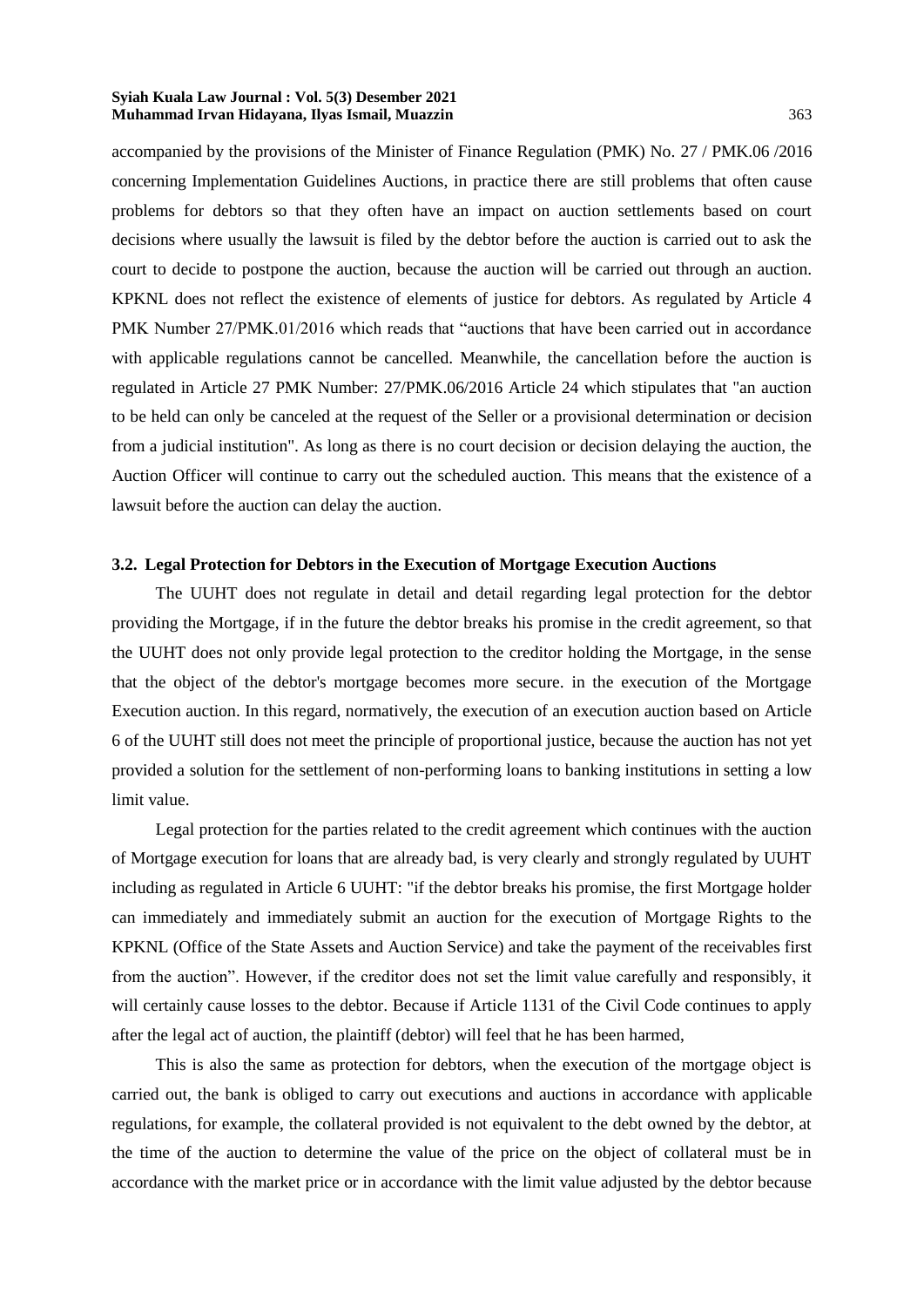usually at the initial stage of the auction the minimum price for the object to be auctioned is determined by the owner of the object (debtor).then if after 30 days the object has not been successfully sold the price will be lowered from the market price but the creditor cannot sell the object as low as possible. if the auction is successful, the value of the object of collateral will be used to pay off the remaining debts of the debtor and the remainder will be returned to the debtor because the debtor has the right to the object of the mortgage.

#### **3.3. Legal Consequences for Postponing the Execution of Mortgage Execution Auction**

The execution auction is based on Article 6 of the UUHT that when the debtor is in default it is permitted, but if the auction is disputed, referring to the provisions of Article 14 of the 2016 Auction Juklak, it must be determined by the District Court based on Article 224 HIR. This is because Mortgage is indeed designed as the strongest guarantee right, with the characteristics of easy and sure execution, but in practice it causes many obstacles. As happens in the event that a bank customer or debtor defaults at the time of the auction due to a breach of contract, the debtor holds a fight or lawsuit to postpone the auction requested by the bank for various reasons, including the amount of debt according to the debtor does not match the amount stated in the deed of credit agreement or credit agreement.

Although the implementation of the mortgage execution auction has been regulated in UUHT, does not make the auction of Mortgage executions through auctions provide convenience and legal certainty for creditors, because if the auction process is carried out arbitrarily by the creditor. Because, in relation to the creditor's efforts to conduct an auction for the execution of mortgage rights through a public auction if the debtor is in default and takes the proceeds from the sale for the settlement of the debtor's receivables, the creditor should be able to consider that the object of the mortgage is owned by the debtor, in the sense that if the creditor intends to commit the auction of the object of mortgage ownership of the executed debtor must be based on the principle of good faith and the principle of respect for the property of others.

With Thus, it is very reasonable that the principle of good faith and the principle of respect for other people's property can be used as a reference for banking institutions before determining the object of the auction to be owned by the debtor in order to minimize the emergence of lawsuits for delaying the auction of execution of mortgages submitted by the debtor to the court.

The judge's decision declared the auction to be against the law, so that the auction was declared null and void, then the goods were returned to the owner the original condition, among others as collateral, or as a debtor so that the ownership of the auction buyer ends. In order to realize the legal protection of the auction after the execution of the mortgage, it can be canceled because the auction is a sale and purchase agreement so it must comply with Article 1320 of the Civil Code and not an act referred to in Article 1471 of the Civil Code. As a result of the cancellation of the mortgage execution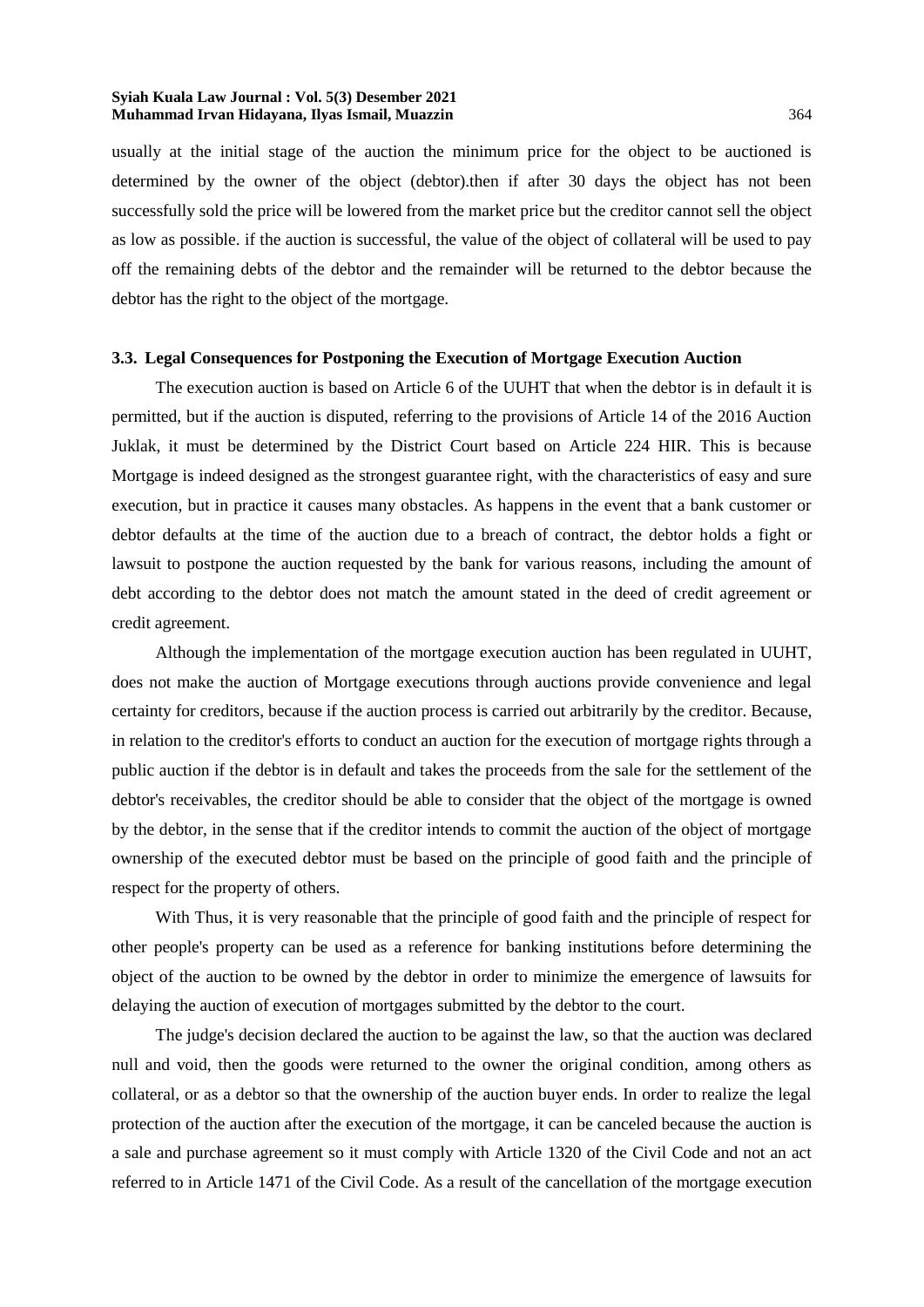auction, according to the conditions of the validity of the agreement, the situation was returned to what it was before it was sold through the mortgage execution auction, so that based on this, it can be concluded that the auction winner's money or the buyer's money was returned and the land rights returned to the situation before the mortgage execution auction was carried out.

## **IV. CONCLUSION**

Each debtor tries to file a lawsuit for the execution of mortgage rights in the credit agreement, which is a step to delay or cancel the auction. The lawsuit is usually carried out by the debtor, when the debtor is declared to have defaulted by the creditor because the debtor does not pay off the credit agreement after passing the agreement made in the agreement, so that it can cause consequences for the debtor to pay compensation to the creditor as the injured party in the credit agreement. . In this case, as a consequence of the default, it is stated that in the credit agreement, the creditor can carry out the execution of the mortgage object which is the guarantee for the debtor in the credit agreement.

Withan attempt by the auction claim made by the debtor after the auction is announced by the creditor who auctions the mortgage object through the auction agency, in this case the KPKNL, usually KPKNL will take a stance to postpone the auction or reject the request for an execution auction submitted by the creditor. This is indeed necessary and must be done by KPKN. Various attempts by the debtor to file a lawsuit for the execution of mortgage rights were carried out, because in the process prior to the auction, there were problems that were considered to have the potential to harm the debtor. The debtor's efforts are only intended to interfere with the auction process for the execution of mortgage rights. In terms of the auction process for the execution of the Mortgage, regardless of the motive for the debtor to postpone the auction in order to obtain justice in filing a lawsuit in the process of implementing the auction for the execution of the Mortgage, For the sake of legal protection for the debtor at the time of execution of the object of mortgage, the bank is obliged to carry out the execution of the object to be auctioned and the auction in accordance with applicable regulations, for example, the collateral provided is not equal or adjusted to the debt owned by the debtor at an early stage. auction.

In every auction of the implementation of the pawned object, in terms of determining the market price and the liquidation price of the pawned object, the mortgage guarantor is involved in determining the value in order to reach an agreement that is mutually beneficial to both parties. the parties in the execution of the auction of the execution of the pawned object and expect that each panel of judges will provide legal considerations on the value of the auction limit for the mortgaged object which has been determined by the assessment team in this case as a third party in fulfilling the principle of justice for the plaintiffs or defendants in dispute.